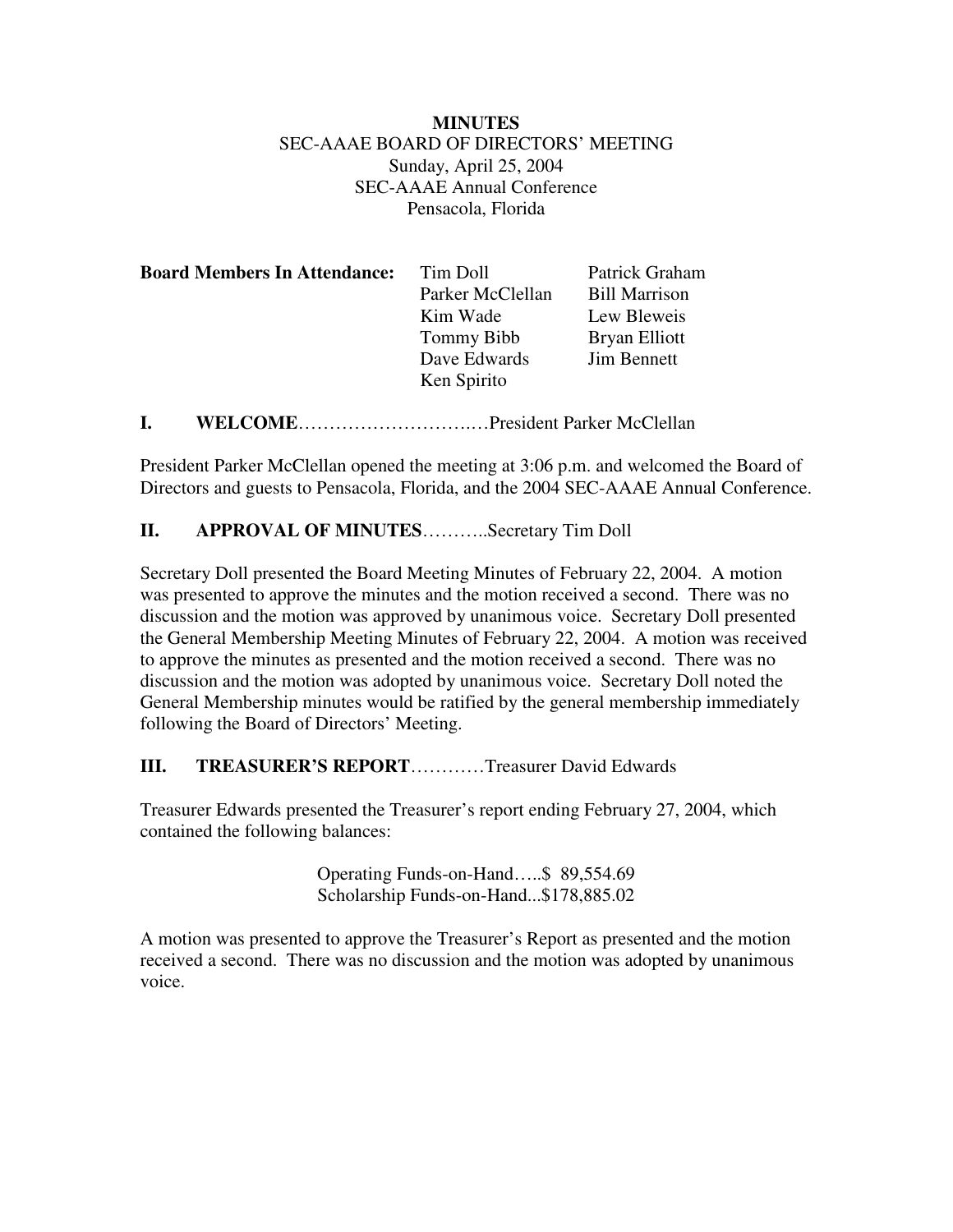# **IV. COMMITTEE REPORTS**:

# **EXECUTIVE SECRETARY REPORT**……Bob Brammer

Mr. Brammer reported a problem uncovered in completing a request by the IRS to complete additional forms pertaining to the Scholarship Foundation. The corporate registered agent retired and the responsibility for completing annual reports for the Florida Corporation Commission was not passed on to his successor. A resolution has been prepared to install a new registered agent and the appropriate forms have been completed to reinstate the corporate status of the Foundation.

### **2004 FINANCE and ADMINISTRATION**

**CONFERENCE**………………………………....Michael Laven, Co-Chairman Chris Brown, Co-Chairman

Mr. Brammer reported that AAAE has indicated a profit of \$19 to \$20 thousand for the 2004 Finance and Administration Conference. The accounting should be completed in the upcoming month.

### **2004 SEC-AAAE ANNUAL CONFERENCE**………………………………...Frank Miller, Chairman

Mr. Miller welcomed everyone to his beautiful City of Pensacola and reported the 2004 SEC Annual Conference had 286 registrations representing 47 airports. Mr. Miller noted the highlights of the conference and encouraged everyone to have an outstanding time.

#### **2005 SEC-AAAE ANNUAL CONFERENCE**…………………………………Tim Doll, Chairman

Mr. Doll reported the 2005 Conference Planning Committee was hard at work in preparing the Conference. The Conference will be held at the Little Rock Peabody Hotel and room rates will be \$125 per night. The Conference dates are April 10-12, 2005.

#### **2006 SEC-AAAE ANNUAL**

**CONFERENCE**…………………………………Chuck Henderson, Chairman

Mr. Henderson reported that Columbia was looking forward to having the Chapter visit his city and negotiations had begun with numerous hotels.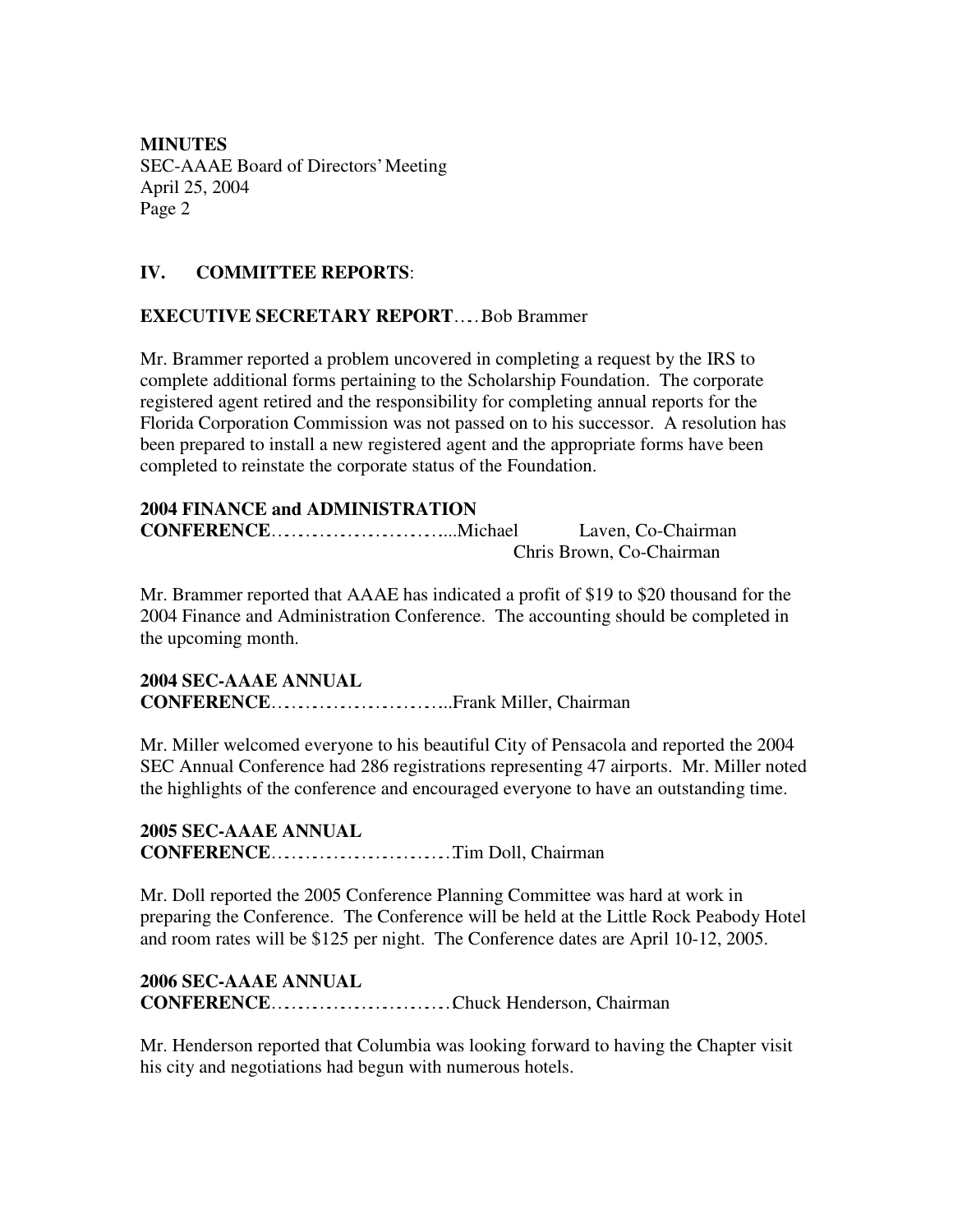**2007 SEC-AAAE ANNUAL CONFERENCE**…………………………………Tommy Bibb, Chairman

Mr. Bibb reported the search for a host hotel was underway.

| <b>2008 SEC-AAAE ANNUAL</b> |              |
|-----------------------------|--------------|
| CONFERENCE                  | Lew Bleiweis |

Mr. Bleiweis gave a presentation in support of Louisville, Kentucky, hosting the 2008 SEC-AAAE Annual Conference. Following his outstanding presentation, the Board reached a consensus to propose Louisville to the membership as the 2008 site.

**MEMBERSHIP COMMITTEE**……………….Charles Henderson, Co-Chairman Kim Wade, Co-Chairman

Ms. Wade reported 48 new members have been secured for the organization thus far this year. She added that 65 members had been mailed final notices for unpaid dues invoices.

**PROFESSIONAL EDUCATION**………………Wayne Shank, A.A.E., Chairman

Mr. Shank noted that two oral exams had taken place on this date and the candidates passed. He added the possibility exists that three exams may take place in Las Vegas.

# **MENTORING SUB-COMMITTEE**……………Tommy Bibb, Chairman

Mr. Bibb reported a meeting of the subcommittee had occurred during the course of this Conference and they had restated the goals and objectives of the subcommittee. The subcommittee has set the objections and additional information will be made available at the June meeting in Las Vegas.

**GENERAL AVIATION COMMITTEE**……….Bill Marrison, Co-Chairman Nina Demeo, Co-Chairman

Ms. Demeo was not in attendance. Mr. Marrison had nothing to report at this time.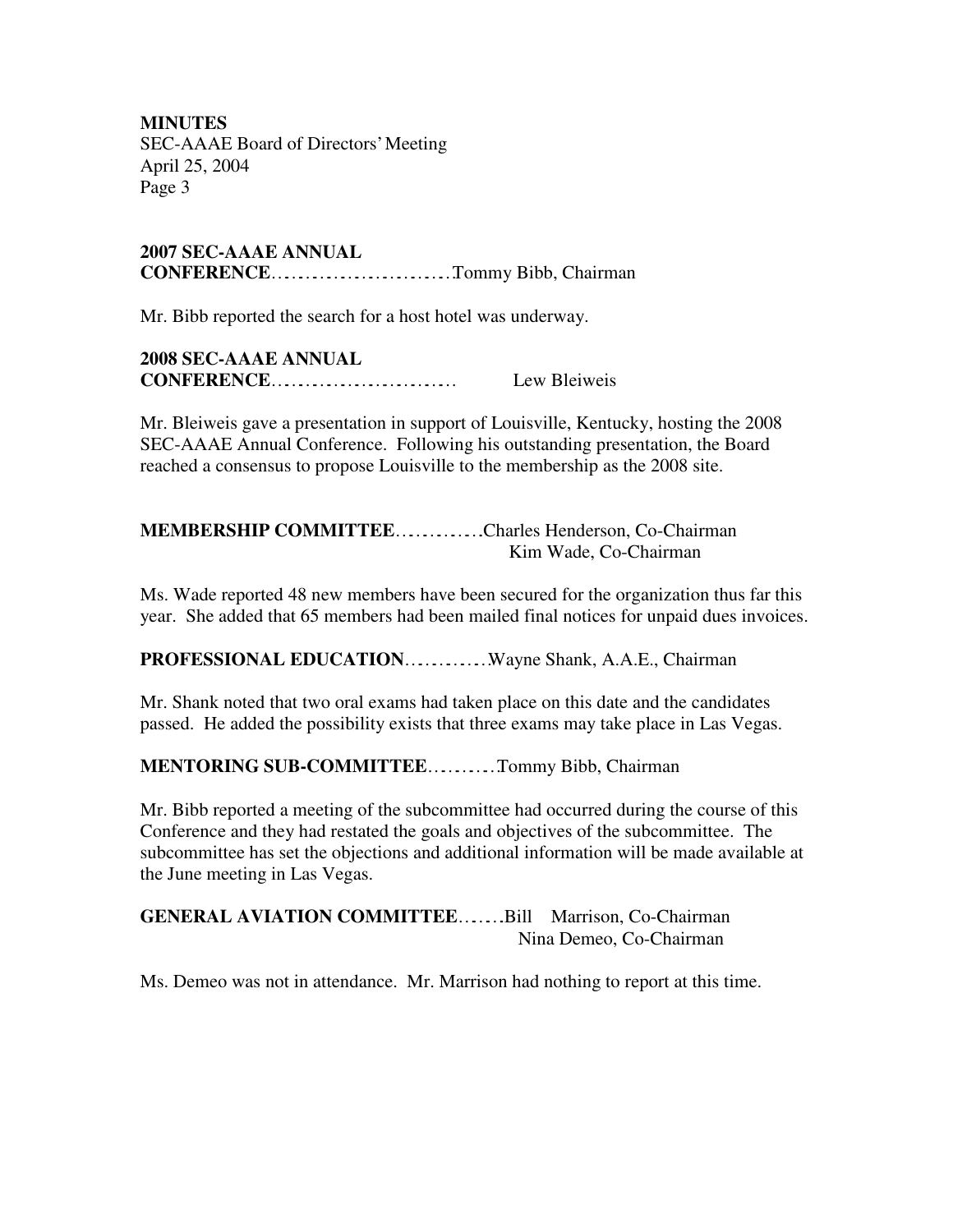#### **SCHOLARSHIP COMMITTEE**………………Ken Spirito, A.A.E., Co-Chairman Lew Bleiweis, A.A.E., Co-Chairman

Mr. Spirito noted that COTE' was a little behind in their work of obtaining the names of the three recipients, but that information should be forthcoming. He added that two scholarships would be presented to Auburn students and one would be up for general competition between approved institutions.

## **C.M./ACE SCHOLARSHIP SUBCOMMITTEE**……………………………..Tom Bibb

Mr. Bibb said he was considering a recommendation to rename the PDI Scholarship to include the C.M. and the ACE programs.

# **CORPORATE LIAISON COMMITTEE**….….Heather Chaney, Co-Chairman Brian Elliott, Co-Chairman

Ms. Chaney reported that the selection process for the SEC-AAAE Corporate Award of Excellence was completed and the award would be presented at the awards luncheon. She added a number of conversations had transpired regarding improving the work of the Committee, but nothing was resolved to the point of a recommendation as of this meeting.

# **DIVERSITY COMMITTEE**……………………Vacant

No report at this time.

# **EXECUTIVE EMERITUS COMMITTEE**…...Morgan Rankin, Chairman

Mr. Rankin noted there were no Executive Emeritus candidates at this time.

#### **NOMINATIONS COMMITTEE**………………Patrick Graham, Chairman

Mr. Graham, along with committee members Larry Cox, Sue Stevens and John Hanlin, presented the following slate of officers for the 2004-2005 year:

| Parker W. McClellan, Jr., AAE Immediate Past President |                     |
|--------------------------------------------------------|---------------------|
|                                                        |                     |
| Timothy M. Doll, AAE                                   | President-Elect     |
| David Edwards, AAE                                     | Secretary/Treasurer |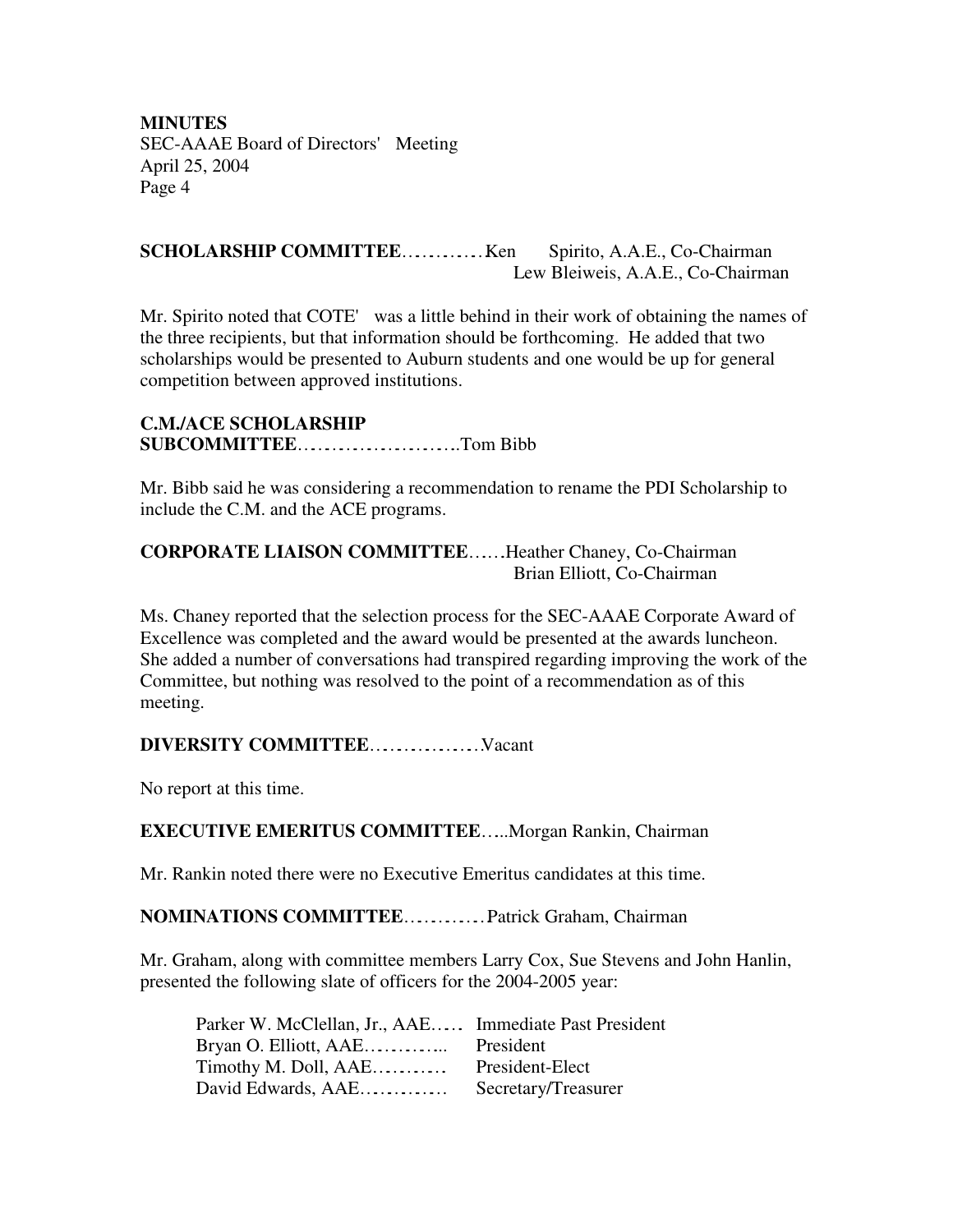| Bill Marrison, AAE                                        | Director-at-Large       |
|-----------------------------------------------------------|-------------------------|
| Lew Bleiweis, AAE                                         | Director-at-Large       |
| Ken Spirito, AAE                                          | Director-at-Large       |
| Jim Bennett, AAE                                          | Director-at-Large       |
| Diana Lewis, $AAE$                                        | Director-at-Large       |
|                                                           |                         |
| <b>WEBMASTER'S REPORT</b> Ms. Heather Chaney, Co-Chairman |                         |
|                                                           | Tommy Bibb, Co-Chairman |

Ms. Chaney noted the Chapter's website could be reviewed at http://www.secaaae.org and she encouraged the Board to review the site and continue to make any recommendations for improvements.

#### **RESOLUTIONS & BY-LAWS**………………...Bob Brammer

Mr. Brammer noted a revision to the Restated Charter and Bylaws for the SAMA/SEC-AAAE Educational Foundation, Inc., to be voted on in June. He also noted four standard resolutions to be passed by the membership honoring Frank Miller, Chairman of the 2004 Annual Conference Committee, John Fogg, Mayor of the City of Pensacola, James MacQueen, Owner/Operator of the Hilton Garden Inn, Pensacola Beach and a resolution indicating the Board's appreciation for Mrs. Heather Chaney's design, implementation and maintenance of the Chapter's website. President McClellan called for a motion to approve Mrs. Chaney's resolution. The motion was received and seconded, there was no discussion and the motion was approved by unanimous voice.

#### **V. OLD BUSINESS:**

Natural Disaster Symposium……………………..Ken Spirito, Chairman

Mr. Spirito noted that planning was underway for the first annual Natural Disaster Symposium to be held in conjunction with the 2005 Annual Conference. Following some discussion it was determined that half the income from the symposium would go to the SAMA/SEC-AAAE Scholarship Foundation, Inc.

Jim Bennett, Excused Absence……………………Parker McClellan

A motion was received, seconded and unanimously approved to excuse Mr. Bennett's absence from the last Board Meeting.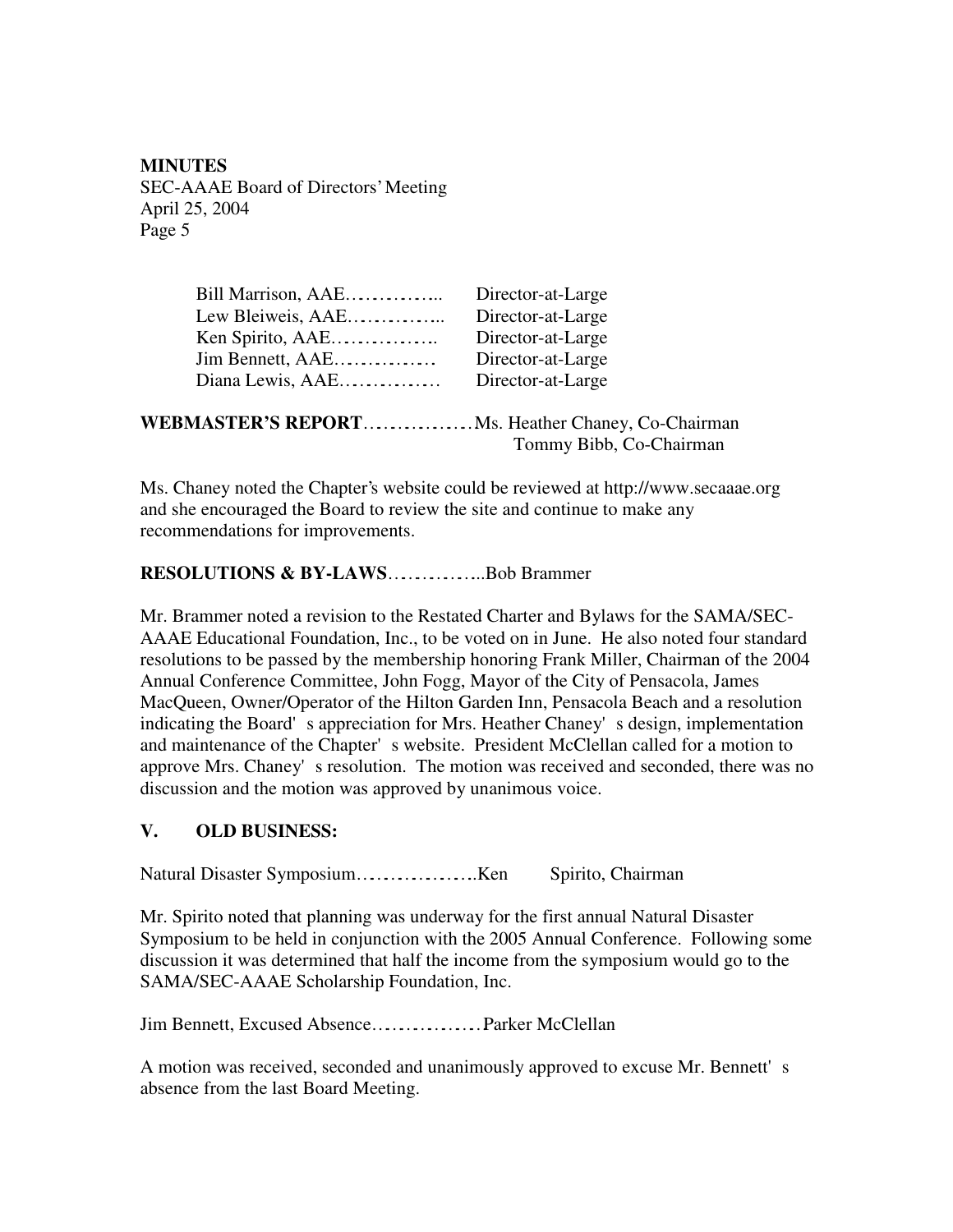Ms. Johnson requested an additional contribution to the AAAE Scholarship Foundation to be considered after the revenues are received from the 2004 F&A Conference. President McClellan stated that the issues would be revisited in June at the Chapter Meeting.

# **VI. NEW BUSINESS:**

Website Hosting………………………………….Tim Doll

Mr. Doll recommended that AAAE take over the hosting of the Chapter Website at a cost of \$300 per year and \$85 per hour for maintenance. Mr. Doll called for a motion to move forth prior to the current contract with ArkansasWeb.com expiring in May. The motion was received, seconded and approved by unanimous voice.

Travel Policy……………………………………..Bob Brammer

Mr. Brammer presented a travel policy for the Executive Committee that was patterned after the Northeast Chapter's policy. The Board reviewed the policy and determined it should be tabled until June.

Investment Policy……………………………………..David Edwards

Mr. Edwards presented an investment policy and after a short discussion, it was determined it should be tabled until June.

What's Up For Next Year……………………………..Bryan Elliott

Mr. Elliott provided a synopsis of his goals and objectives for next year that included:

- Membership Survey to gauge overall member satisfaction
- Assist the Board of Examiners (BOE) with ensuring the AAE process is reflective of member needs
- Improve the AAE Mentoring Committee
- Focus on Corporate Member Liaison efforts to further expand Corporate visibility
- Establish financial goals for strengthening the SAMhA/SEC-AAAE Educational Foundation, Inc.
- Conduct the first Natural Disaster Workshop
- Transfer Website hosting to AAAE